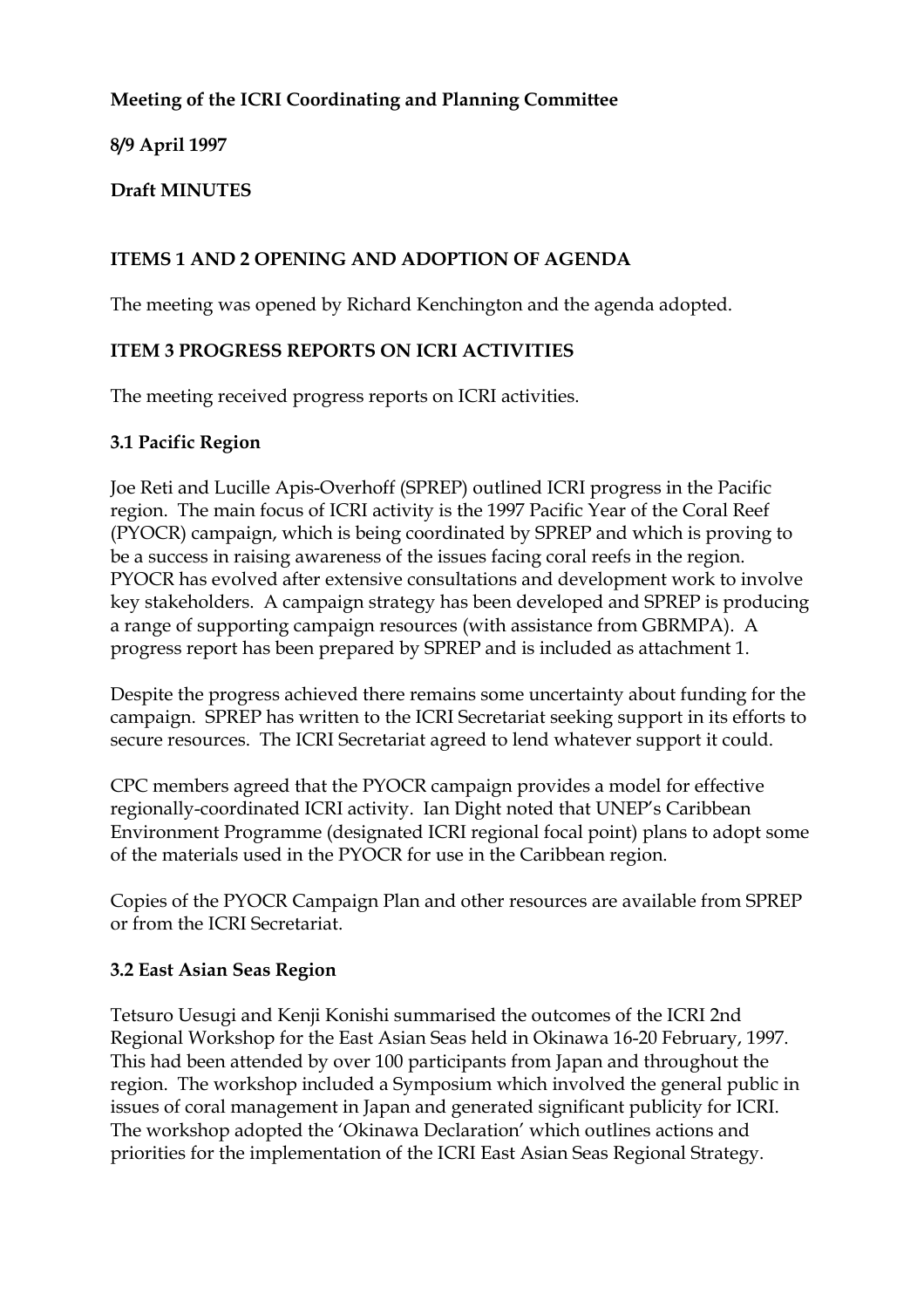A copy of the report of the workshop including the 'Okinawa Declaration' is attached (attachment 2).

Ian Dight reported on behalf of the UNEP East Asian Seas Regional Coordinating Unit (EAS/RCU), designated ICRI focal point for the region. He noted that the intergovernmental Coordinating Body for the Seas of East Asia (COBSEA) had endorsed the ICRI East Asian Seas Regional Strategy. However, at this stage no funding is available to assist the EAS/RCU to implement the Strategy. As a result the EAS/RCU is concentrating on seeking resources for ICRI-related activities including the implementation of the Global Plan of Action for the Protection of the Marine Environment from Land-Based Sources of Pollution (GPA) and the development of a GEF Transboundary Diagnostic Analysis.

# **3.3 Western Indian Ocean**

Ian Dight advised on progress in the Western Indian Ocean region. The report of the ICRI regional workshop for this region has been finalised and copies were provided to the meeting (in French and English). Further copies can be obtained from Ian Dight or from the ICRI Secretariat.

As a result of the entry into force of the Nairobi Convention the UNEP East Africa Regional Coordinating Unit (EARCU) has been established for the region, and will be the focal point for coordination of ICRI activities. The ICRI Secretariat agreed to initiate contact with the EARCU to promote their potential role for ICRI.

Given the resourcing constraints on UNEP the reality is that ICRI objectives must be achieved by working through existing programs, and a number of coral reef-related demonstration projects are now underway.

# **3.4 Middle East Region**

Peter Thomas provided an update on progress in arrangements for the ICRI regional workshop for the Middle East region. He noted positive developments in that funding has been secured and contracts arranged for organisation of the workshop. However, a delay in the transfer of funds from the US has resulted in postponement of the workshop until September, 1997. The workshop will be hosted by the Aqaba Regional Authority in Jordan.

Participants noted a wide range of coral reef-related activities underway in the region. It was clear that holding the ICRI regional workshop was potentially an important means to strengthen cooperation and coordination in these activities.

The US and the ICRI Secretariat agreed to liaise closely in the development of arrangements for this workshop, including the identification of potential future ICRI regional focal points (eg ROPME & PERSGA). CPC members agreed that holding this meeting was a clear priority for ICRI and urged that the necessary arrangements be put in place.

# **3.5 South Asian Region**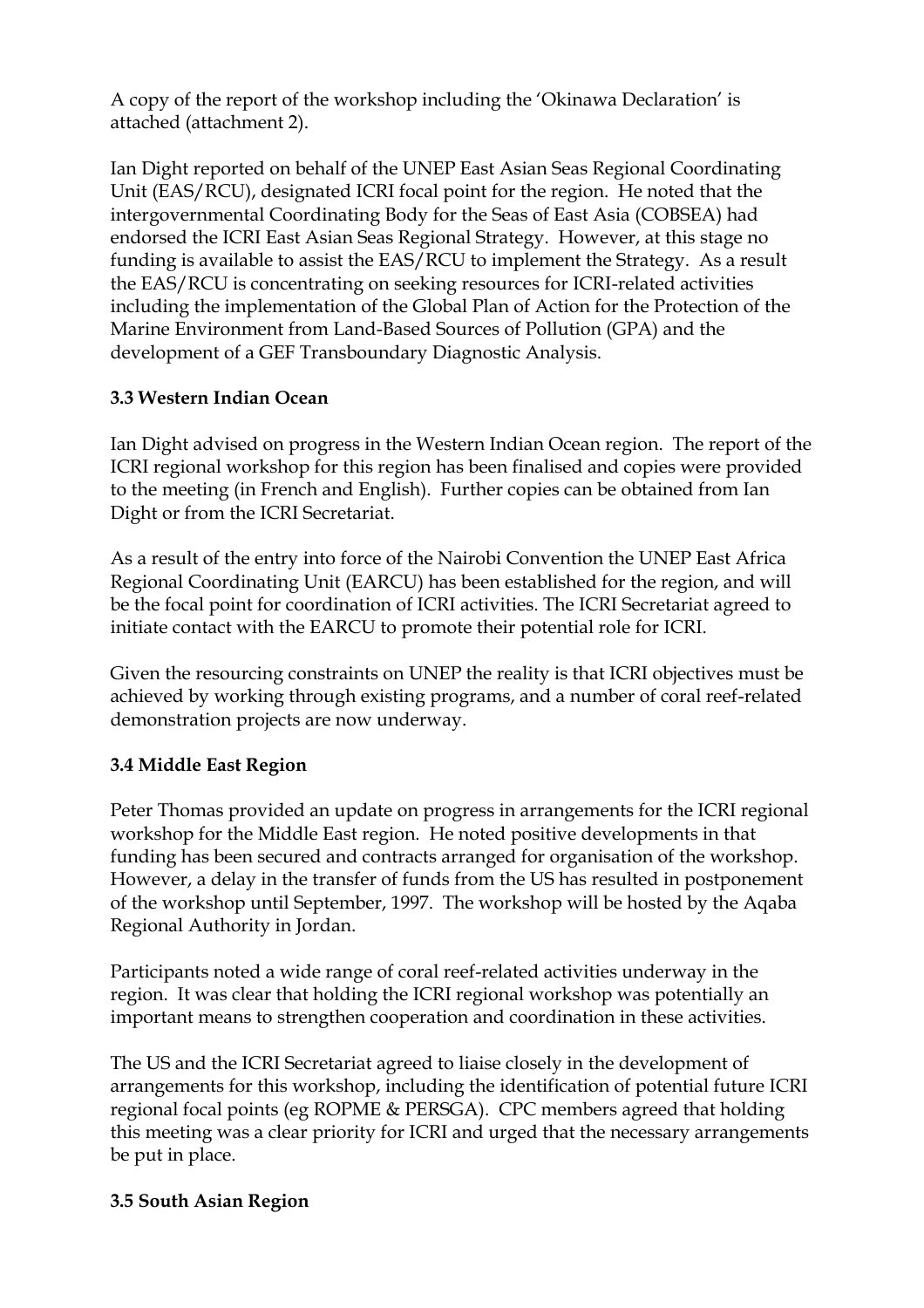Prasantha Dias Abeyegunawardene (SACEP) noted that SACEP, based in Colombo, Sri Lanka, is the designated ICRI coordinating unit for South Asia.

SACEP is promoting training relevant to coral reefs and has developed a coral reef project involving capacity building for reef management. SACEP is also working towards implementation of the GPA in the South Asia region.

An officer has been appointed at SACEP with ODA funding to coordinate development of the GCRMN.

## *United Kingdom*

Alex Holland (ODA) outlined the UK's support to ICRI through the Overseas Development Administration (ODA). This support covers capacity building activities in a range of regions (South Asia, Africa, Caribbean) with a total of 3.4 million pounds committed.

ODA is directly supporting the GCRMN in South Asia and has provided funding to support the appointment of the GCRMN regional coordinator.

A copy of a project proposal on 'Regional Training for Management of Protected Areas & Coral Island Ecosystems in the Indian Ocean' was provided to the meeting. Further copies of this can be obtained from the UK representative or from the ICRI Secretariat.

At the suggestion of Alex Holland the meeting agreed to develop a statement on ICRI for consideration by the Commission on Sustainable Development, which was meeting concurrently with the CPC. This statement was prepared and adopted by the CPC and is included at attachment 3.

### *Maldives*

Mr Abdullah Naseer provided an overview of coral reef issues for the Maldives. The Maldives is keen to be involved in ICRI and IYOR but has limited funding for these activities.

Reef issues are increasing in importance with the expansion of the reef export fishery to unprecedented levels. Reef-based tourism is also critical for the Maldives and there has been an increase in tourism and fishery conflicts. A number of initiatives are underway including local monitoring initiatives and mariculture programs.

CPC members welcomed the participation of the Maldives in the meeting and looked forward to their continuing involvement.

# **3.6 Caribbean**

A written statement was provided to the meeting by ICRI regional focal point Alessandria Vanzella-Khouri (CEP/RCU). A copy is enclosed at attachment 4.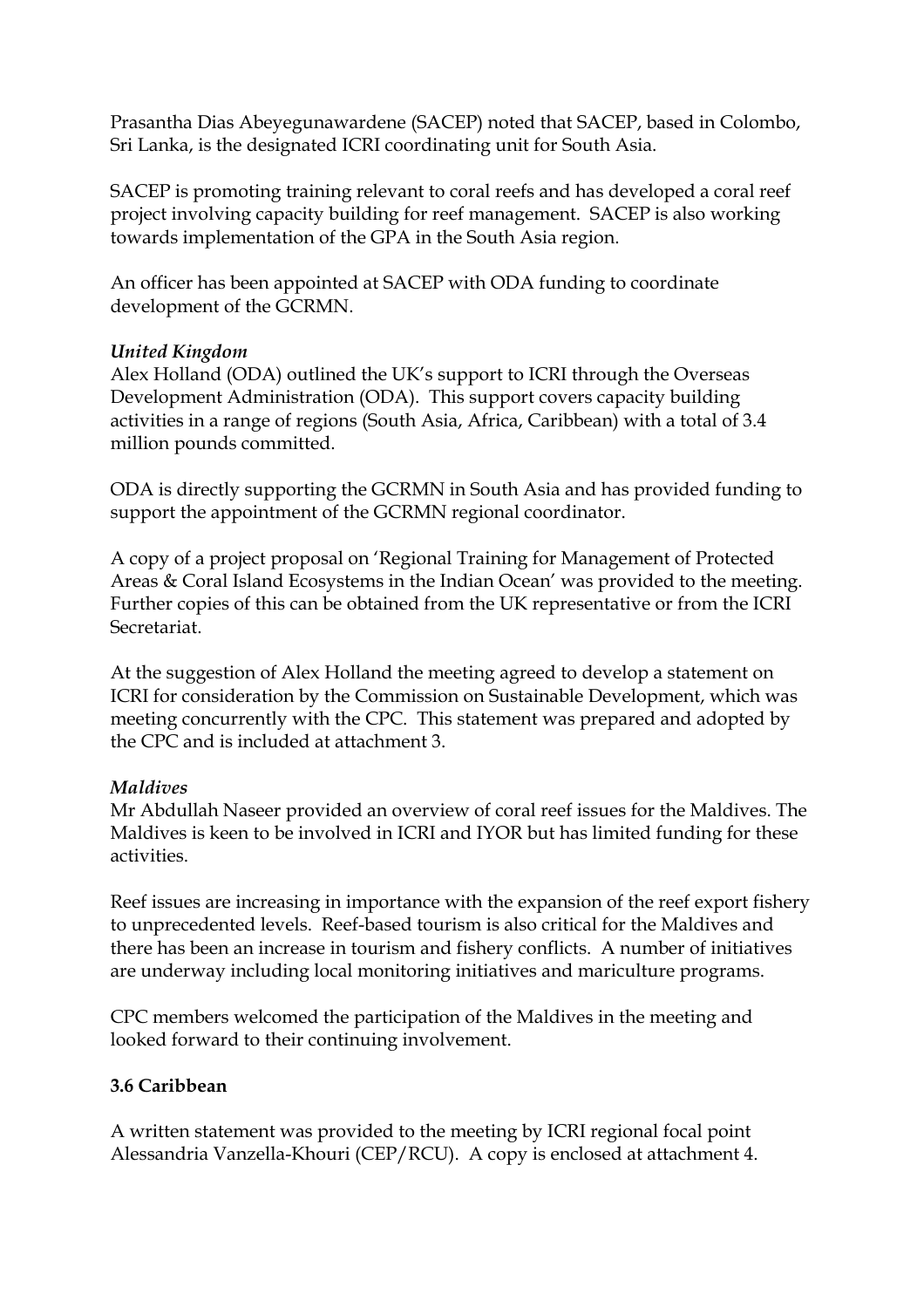Peter Thomas outlined other initiatives including the bilingual travelling reef exhibit which is now located in Miami but will be moving on to Washington, DC and beyond! He noted that a working relationship has been established between the GCRMN and CARICOMP which should see progress for the GCRMN in the region.

Thomas raised the issue of how to achieve the effective involvement of Brazil in ICRI. Ian Dight summarised recent discussions with Brazilian representatives who indicated their enthusiasm to be involved. The Secretariat undertook to contact Brazil to determine their interest in becoming involved, and would also contact other ICRI partners with an interest in the region (such as the Interamerican Development Bank) to identify possible mechanisms.

## **3.7 France**

Gerard Siclet and Pascal Joannot provided an update on France's participation in ICRI. They informed the CPC that the government of French Polynesia had offered to host the GCRMN sub-node for the Pacific region.

Pascal Joannot outlined issues and initiatives underway in New Caledonia which included measures to address coastal erosion and deforestation, the establishment of an Environment Centre in Noumea, a second aquarium and the MPA system.

# **3.8 UNEP**

Ian Dight provided copies of the ICRI Resolution adopted by the UNEP 19th Governing Council meeting (attachment 5). This Resolution was the result of cooperation by ICRI partners with 15 governments sponsoring and more than 70 supporting the resolution.

Unfortunately the funds to enable UNEP to implement the Resolution are lacking and as a result the Water Branch of UNEP is able to carry out only limited supporting work for ICRI.

Ian Dight raised the issue of the connection and possible continuity between IYOR and the UN International Year of the Oceans. The ICRI Secretariat undertook to liaise with IOC, the UN agency responsible for the Year of the Oceans, to pursue this issue.

# **3.9 IUCN**

Paul Holthus explained that IUCN's main involvement in ICRI was through maintenance of the ICRI web page (via John Waugh in Washington), as a member of the STAP of the GCRMN and as an active participant in the international year of the Reef. He is involved in organising the next meeting of the Global Biodiversity Forum which will focus on private sector involvement in marine conservation.

IUCN holds a store of IYOR information in Gland which is available for distribution.

# **3.10 World Bank**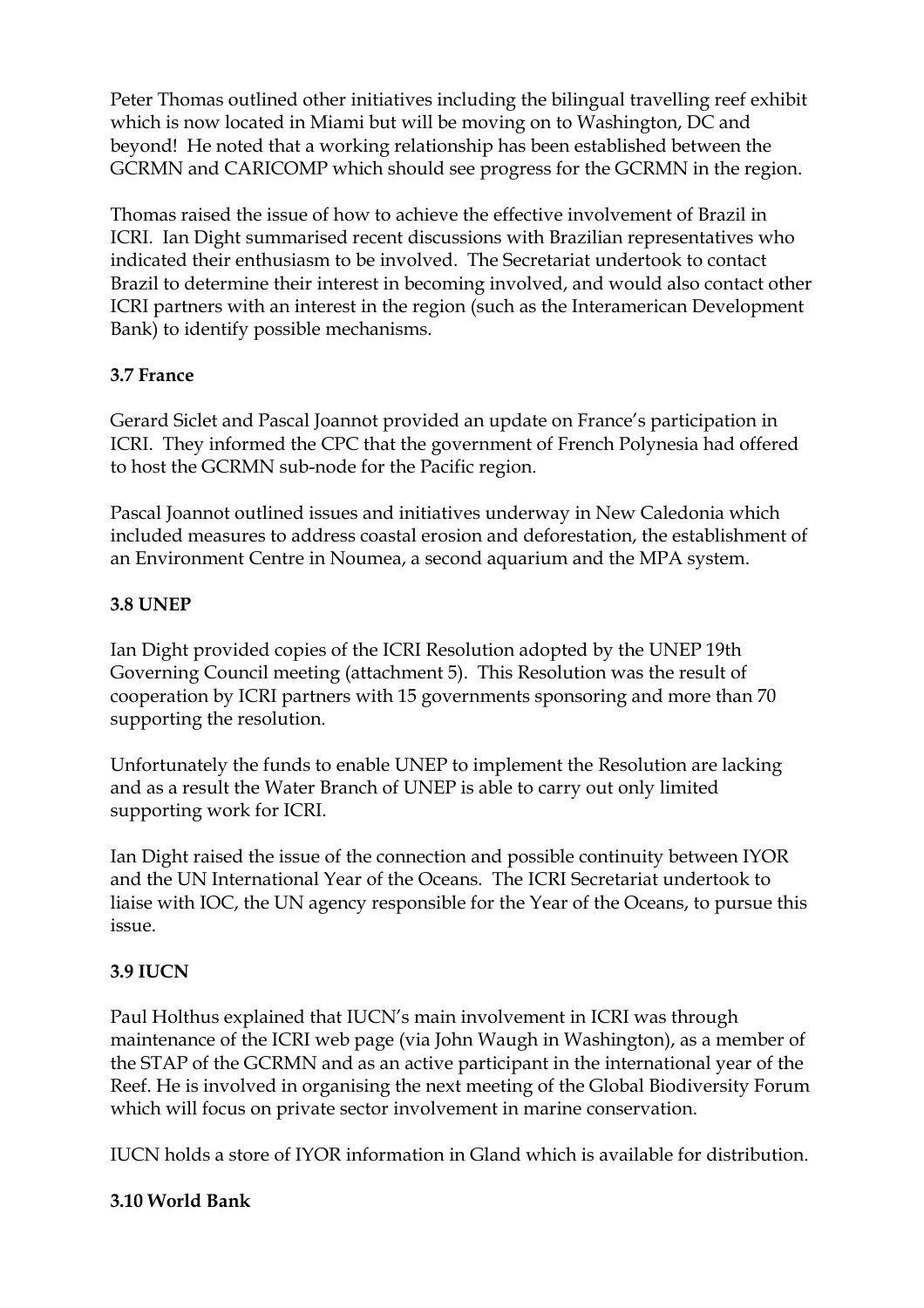In a telephone hook-up, Marea Hatziolos provided the CPC with an update on World Bank support to ICRI. An information paper was tabled at the meeting (attachment 6).

The proposed World Bank ESD V ICRI-related event was discussed by participants. This meeting will occur in conjunction with the ESD V conference to be held in Washington, DC in October, 1997 and will have coral reefs as its theme. This conference will follow the World Bank annual meeting in Hong Kong.

The Bank's proposal is to have an event focussed on achieving action to address key problems such as cyanide and other forms of destructive fishing, live fish exports etc. Achieving best practice in tourism management and economic analysis of the benefits of MPAs were noted by the CPC as two other possible themes. The Bank would welcome guidance from the CPC on potential topics.

Two days are set aside. The Bank will be inviting donors to support the participation of developing country representatives. Although the meeting is unlikely to involve donor 'pledging' it could be a forum where proposals are received for further consideration.

The ICRI Secretariat agreed to follow this up with the Bank in coordination with the network of ICRI regional focal points.

It was noted that the World Bank Annual General Meeting presents an important opportunity to secure support for ICRI. The meeting is attended by key World Bank staff and Finance Ministers. The ICRI Secretariat undertook to work with the network of regional contacts to make use of this meeting as a means to secure support for ICRI activities. It was noted that logistical arrangements would need to be in place by early September.

### **3.11 ICRI Secretariat**

Richard Kenchington (GBRMPA) summarised the background to the hand-over of the ICRI Secretariat from the United States to Australia. The Secretariat is based in the GBRMPA Townsville office and is headed by John Baldwin.

The resourcing situation is that funds are available to support the Secretariat for the short- to medium-term but the long term position remains uncertain. Additional resources are being sought, in particular for the ITMEMS major progress review and evaluation proposed for the conclusion of Australia's term.

### **ITEM 4 INTERNATIONAL YEAR OF THE REEF**

Will Jones, representing IYOR, provided an overview of the activities underway around the world to promote coral reef conservation and management as part of this campaign.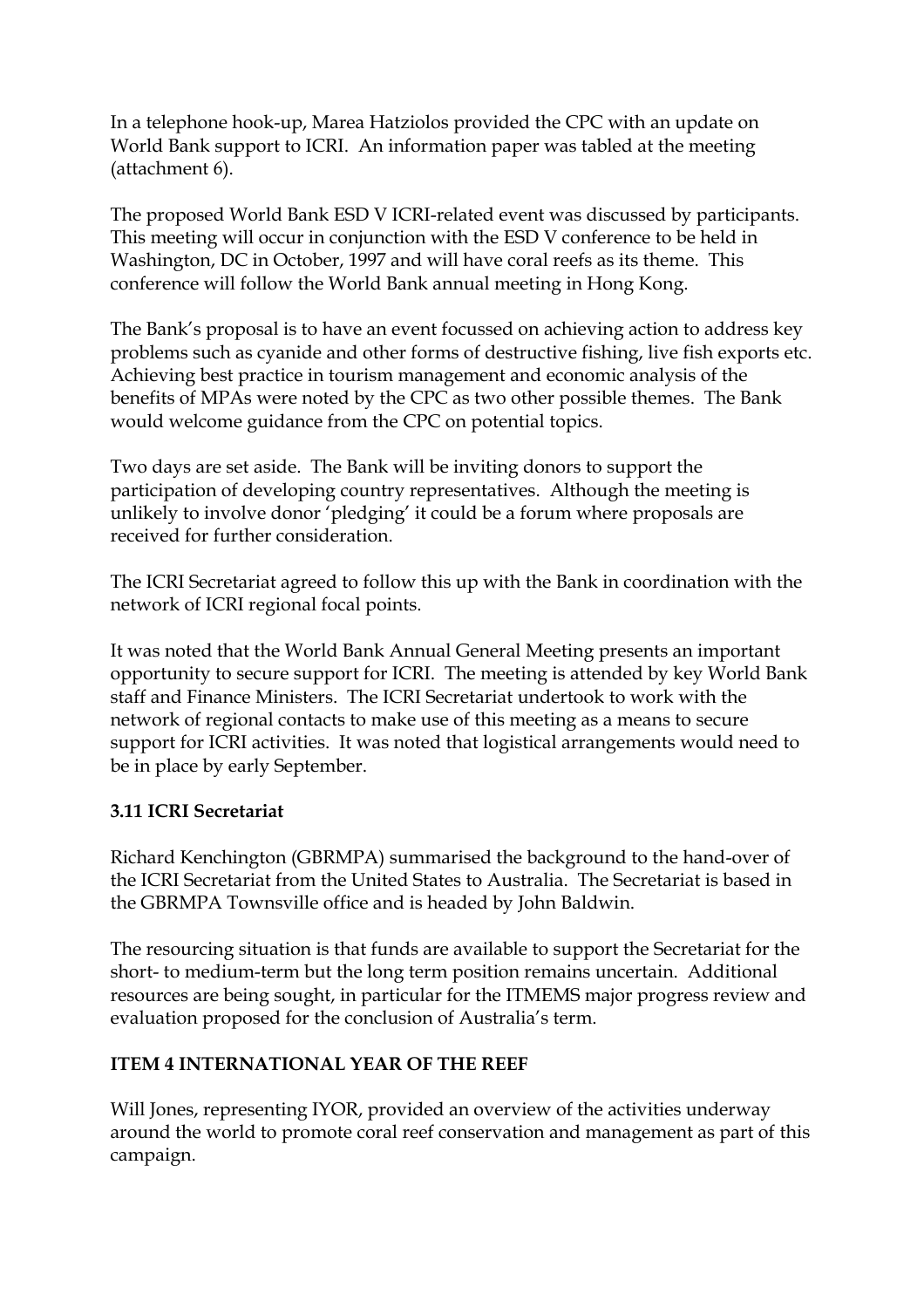IYOR's approach has been to build bottom-up support and momentum. The challenge is to organise and coordinate this activity with the minimal resources available. Given that IYOR is a flagship activity for ICRI for 1997 there would appear to be some role for the ICRI Secretariat. A number of members pointed out that it is important that IYOR-type activities continue beyond 1997 through ICRI. The ICRI Secretariat agreed to look at ways it could promote coordination and facilitation of IYOR activities, recognising the very limited resources available.

Copies of an update on IYOR activities were provided to the meeting (attachment 7). Further copies are available from the ICRI Secretariat.

# **ITEM 5 GLOBAL CORAL REEF MONITORING NETWORK (GCRMN)**

Clive Wilkinson, GCRMN Coordinator, provided a summary of progress in establishing the Network. A progress report was tabled at the meeting. Additional copies can be obtained from the Coordinator or from the ICRI Secretariat.

Participants noted the considerable progress achieved although, as expected, this had varied considerably between regions. Clive Wilkinson noted the imminent publication of a revised version of the "Survey Manual for Tropical Marine Resources".

In subsequent discussions the Coordinator sought assistance from ICRI regional focal points in identifying functional GCRMN sub-units where these do not already exist. Assistance with the Caribbean and Pacific regions was of the highest priority.

# **ITEM 6 WORK PROGRAM FOR ICRI**

The draft work program (attachment 8) was adopted by the CPC as providing a framework for the development of ICRI in its current phase.

# **ITEM 7 ICRI REGIONAL STRUCTURE AND CPC COMPOSITION**

The meeting considered the important issue of how to institute ICRI's agenda of increased regional emphasis. Ian Dight noted that the designated ICRI focal points were the relevant UNEP Regional Seas units, and that significant differences exited between regions in the capacity and nature of these units. The issue, given the considerable regional differences and limited resources, is how to make an effective operating environment for these coordinators so they can build self-sufficiency.

The possibility of establishing sub-nodes in some regions was raised. It was agreed that in some instances, such as the Caribbean, this might be appropriate where there are organisations such as OECS and CARICOMP. However, the initiative and responsibility on whether and how to develop appropriate collaborative arrangements rests with the designated ICRI regional focal point and partner governments and organisations within each region.

The Secretariat agreed to write to all designated regional focal points to confirm the structural arrangements for ICRI in each region, including the appointment of a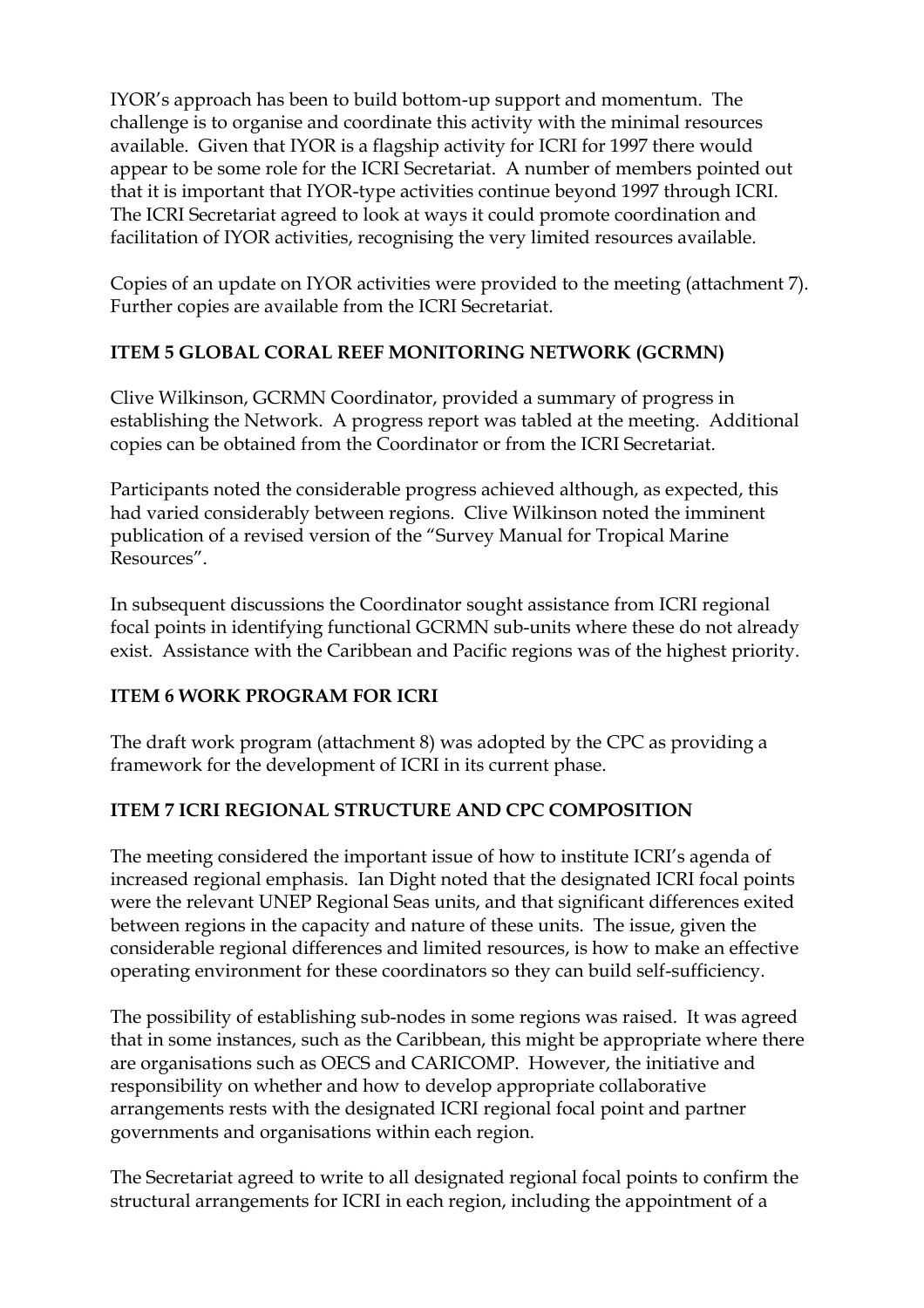contact officer responsible for ICRI, and seeking advice on what activities were being undertaken to implement ICRI's objectives and what assistance is required from the Secretariat. It was considered important to refresh communications with partner government and the Secretariat undertook to communicate with regional focal points to seek advice on the best means of achieving this.

The meeting considered that it would be useful to bring the regional coordinators together to Townsville at some stage in the next year or in conjunction with the proposed International Tropical Marine Environment Management Symposium (ITMEMS). The Secretariat agreed to examine the options for securing the necessary resources.

### *CPC Membership*

In considering the issue of CPC membership it was agreed that this would be kept open, with the expectation that membership involved a commitment to contribute to ICRI activities and a responsibility to coordinate with other partners.

The ICRI Secretariat noted that an expression of interest had been received from IOC and the International Center for Living Aquatic Resources Management (ICLARM) and undertook to contact IOC and ICLARM to explore the possibility of them becoming CPC members. The Secretariat also noted that the considerable coral reefrelated work underway in Indonesia placed that country in an ideal position to contribute to ICRI and agreed to follow-up the matter of Indonesia's potential involvement.

# **ITEM 8 COMMUNICATION**

Peter Thomas (US) noted the importance of maintaining communication with the ICRI 'community' developed through the long series of ICRI workshops and other activities.

Web sites are in existence and are fulfilling part of the requirement for this communication. Members expressed their appreciation to IUCN for maintenance of the ICRI website and looked forward to seeing the revised version which is to be launched shortly. The Secretariat undertook to liaise with IUCN to develop an appropriate linkage with Secretariat activities.

It was considered timely to provide the broad ICRI constituency with an update of ICRI activities. It was agreed that the ICRI Secretariat would produce this update and that it would be provided to the regional focal points for distribution through their existing information distribution mechanisms. Each regional focal point would be responsible for distribution of information within their region, with a focus on using existing resources and publications.

It was pointed out that translation of this material could be an issue. Facilities exist within the US State Department and the Government of France which could be used for this purpose.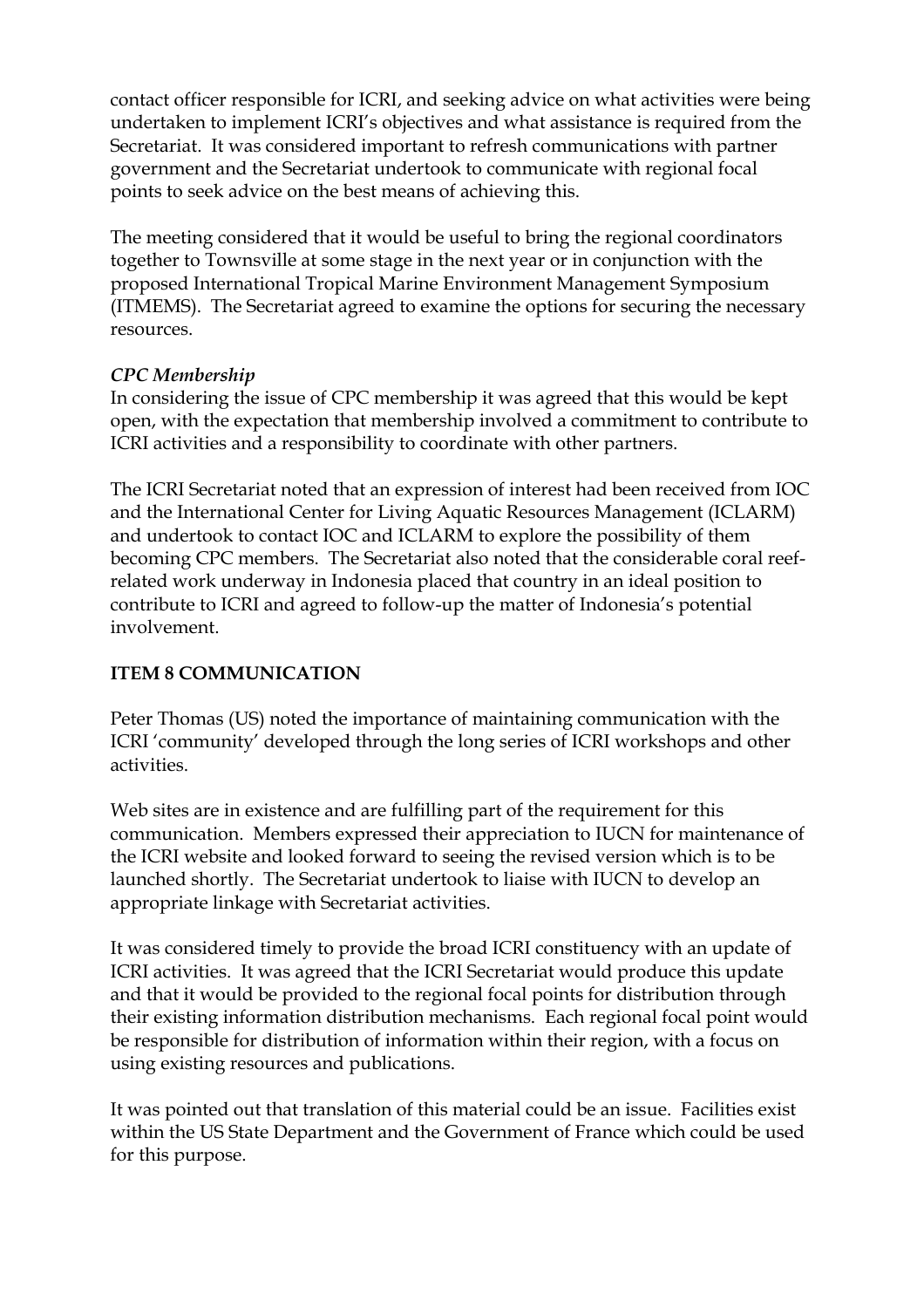#### **ITEM 9 INTERNATIONAL AND REGIONAL FORUMS FOR PROMOTION OF ICRI ACTIVITIES**

The maintenance of a listing of international and regional forums which present opportunities for promoting ICRI will continue to be a priority for the Secretariat. The Secretariat will continue to liaise with CPC members and key partners to develop a coordinated ICRI approach to these forums.

A revised list of major forums is included at attachment 9.

### **ITEM 10 PROPOSED INTERNATIONAL TROPICAL MARINE ENVIRONMENTAL MANAGEMENT SYMPOSIUM**

The Secretariat presented its proposal to hold a major Symposium to mark the conclusion of Australia's term as Secretariat and to provide a platform from which to build the following phase of ICRI.

The proposal for the symposium is attached (attachment 10).

The CPC endorsed the concept of the Symposium, subject to resources. It was agreed that the Secretariat would produce a detailed proposal and costing for consideration by CPC members and donors.

# **ATTACHMENTS**

- 1. Overview of the 1997 Pacific Year of the Coral Reef Campaign
- 2. Report of the Second Regional Workshop for the East Asian Seas
- 3. Statement to the Commission on Sustainable Development by the ICRI Coordinating and Planning Committee
- 4. Summary of ICRI Activities in the Wider Caribbean/Tropical Americas Region
- 5. ICRI Resolution from the 19th session of the UNEP Governing Council
- 6. World Bank paper on Mobilising Support for Coral Reef Conservation
- 7. Update on the International Year of the Reef
- 8. ICRI Work Program
- 9. List of Major International and Regional Forums/Events of relevance to ICRI
- 10.Proposal for the International Tropical Marine Environmental Management Symposium

### **OTHER RESOURCES**

The following information tabled during the meeting can be obtained through the ICRI Secretariat.

- 1. Project Proposal on Regional Training for Management of Protected Areas & Coral Island Ecosystems in the Indian Ocean
- 2. Testimony of Rafe Pomerance (Deputy Assistant Secretary of State for Oceans and International Environmental and Scientific Affairs) to the US House of Representatives Committee on Resources.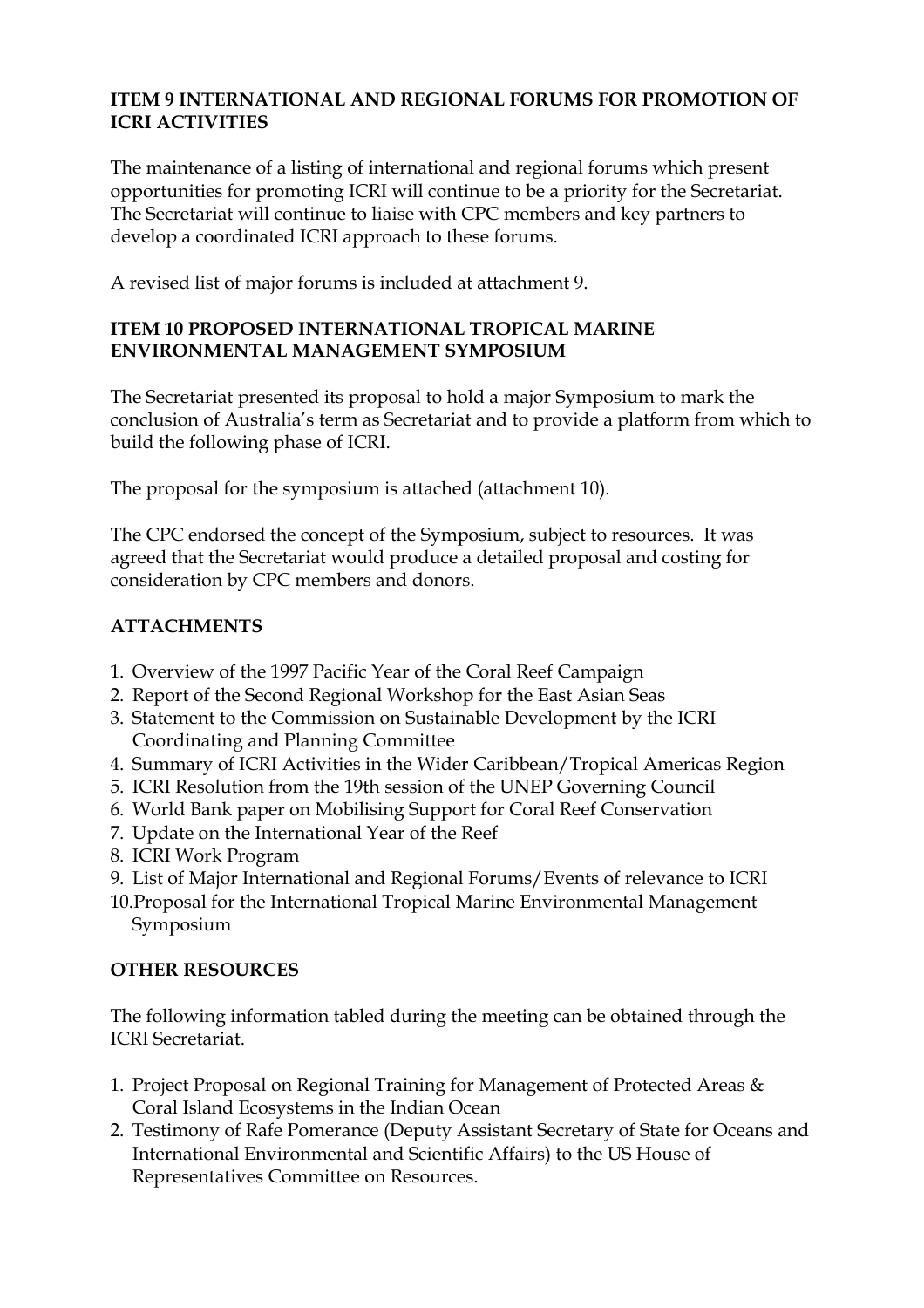- 3. National Oceanic and Atmospheric Administration promotional material for ICRI and the International Year of the Reef
- 4. 'The Fragile Ring of Life' ICRI video produced by the US Government
- 5. 'Coral Bleaching in the South Central Pacific During 1994' report published for ICRI by the US State Department
- 6. 1997 Pacific Year of the Coral Reef SPREP regional campaign plan
- 7. Proceedings of the ICRI South Asian Workshop
- 8. Proceedings of the ICRI Western Indian Ocean Workshop
- 9. Action Plan for the Protection and Management of the Marine and Coastal Environment of the South Asian Seas Region
- 10.IOC-UNEP-IUCN Global Coral Reef Monitoring Network First year Progress Report
- 11.Report from the Intergovernmental Oceanographic Commission to the ICRI Coordinating and Planning Committee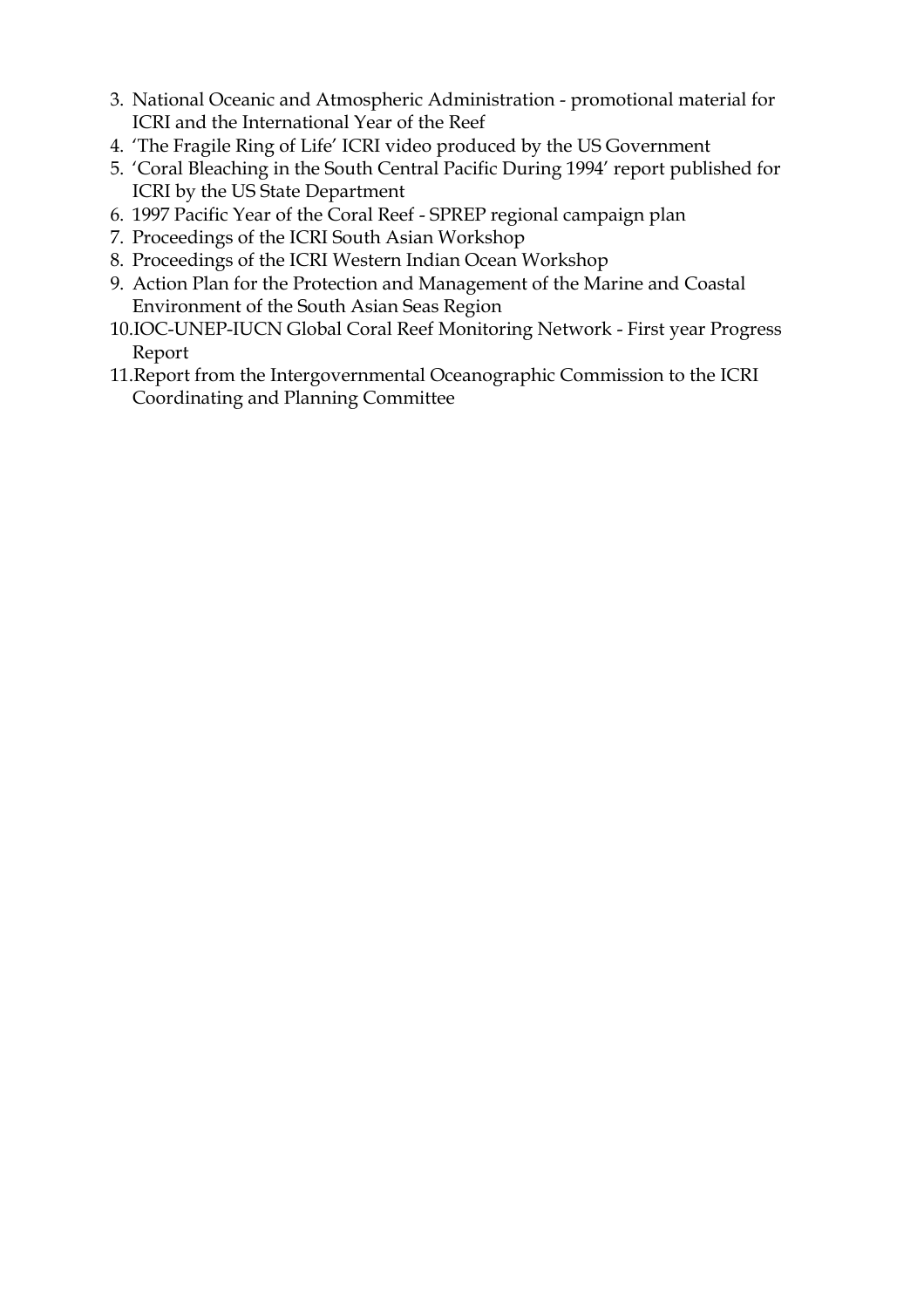#### **LIST OF PARTICIPANTS**

#### **Australia**

Mr Mark Flanigan Department Liaison Officer Office of the Senator the Hon Robert Hill Leader of the Government in the Senate Minister for the Environment Perliament House Canberra ACT 2600 Tel: 06 277 7640 Fax: 06 273 6101 Email: mflanigan@dest.gov.au

Mr Richard Kenchington Acting Deputy Chief Executive Officer Great Barrier Reef Marine Park Authority GPO Box 791 Canberra ACT 2601 Tel: 06 247 0211 Fax: 06 247 5761 Email: r.kenchington@gbrmpa.gov.au

Mr John Baldwin ICRI Secretariat Coordinator Great Barrier Reef Marine Park Authority PO 1379 Townsville QLD 4810 Australia Tel: 077 500 743 Fax: 077 242 264 Email: icri@gbrmpa.gov.au

Mr Chris Bleakley Project Manager External Services Section Great Barrier Reef Marine Park Authority GPO Box 791 Canberra ACT 2601 Tel: 06 247 0211 Fax: 06 247 5761 Email: c.bleakley@gbrmpa.gov.au

#### **United Kingdom**

Ms Alexandra Holland Coastal Management Specialist Fisheries and Aquatic Resources Advisory Group Overseas Development Administration 94 Victoria Street London SW1E 5JL United Kingdom Tel: 44 (0) 171 917 0804 Fax: 44 (0) 171 917 0624 Email: A-HOLLAND@oda.gnet.gov.uk

#### **United Nations Environment Programme**

Dr Ian Dight Coordinator, Aquatic Biodiversity Water Branch PO Box 20552 Nairobi, Kenya Tel: 254 2 622 022 Fax: 254 2 622 788 Email: ian.dight@unep.org

#### **South Asia Co-operative Environment Programme (SACEP)**

Prasantha Dias Abeyegunawardene Deputy Director, Programmes #10 Anderson Street Colombo 5 Sri Lanka Tel: (941) 596 442/589 787 Fax: (941) 589 369 Email: pd\_sacep@eureka.lk

#### **World Conservation Union (IUCN)**

Dr Paul Holthus Programme Officer Marine and Coastal Activities Rue Mauverney 28 CH-1196 Gland Switzerland Tel: 41 22 999 0251 Fax: 41 22 999 0025 Email: pfh@hq.iucn.org

#### **Global Coral Reef Monitoring Network**

Dr Clive Wilkinson GCRMN Coordinator PMB No. 3 Townsville Mail Centre QLD 4810 Australia Tel: (077) 534 372 Fax: (077) 722 808 Email: c\_wilkinson@AIMS.GOV.AU

#### **International Year of the Reef**

Mr William Jones Education &Technology Officer International Year of the Reef Co-ordinator Building AO8 The University of Sydney NSW 2006 Australia Tel: 61 2 9351 5636 Fax: 61 2 9351 4119 Email: oziyor@bio.usyd.edu.au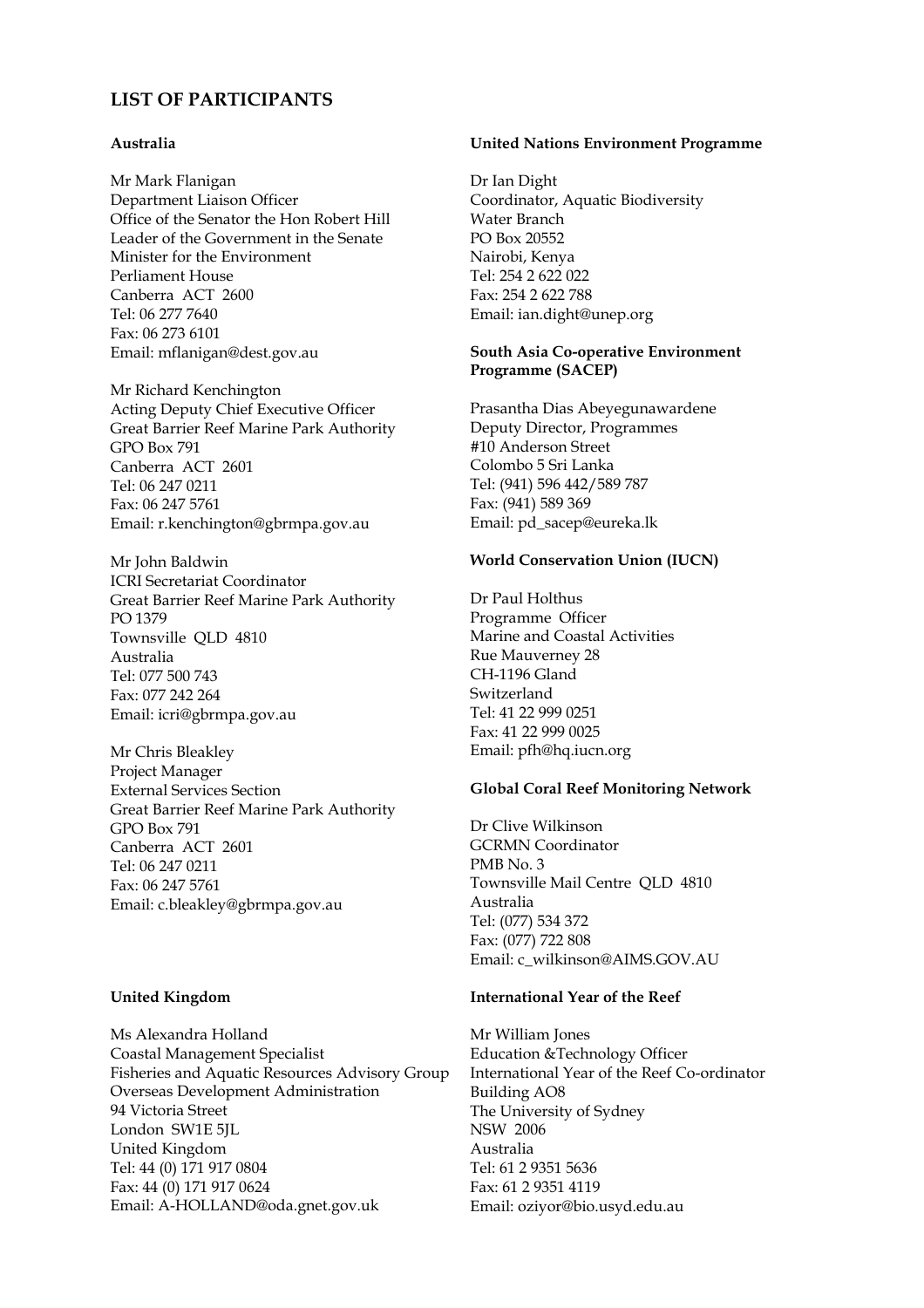#### **United States**

Dr Peter O. Thomas Conservation Officer US Department of State OES/EHC, Rm 4325 Washington, D.C. 20520 **USA** Tel: 202 647 3367 Fax: 202 736 7351 Email: pthomas@state.gov

Mr John Michael Garner First Secretary (Resources) American Embassy Canberra Moonah Place Yarralumla ACT 2600 Australia Tel: (06) 270 5810 Fax: (06) 270 5825

Ms Brooke Shearer Senior Advisor US Department of the Interior 1849 C Street N.W. MS 5100 Washington, D.C. 20240 Tel: 202 208 6291 Fax: 202 208 1873 Email: BROOKE\_SHEARER@IOS.DOI.GOV

#### **France**

Dr Pascale Joannot Océanographie-Biologiste **Directrice** Aquarium de Noumea B.P. 395 Nouméa Nouvelle-Calédonie Tel: (687) 26 27 31 Fax: (687) 26 17 93

Professor Gerard Siclet Scientific Counsellor Embassy of France 6 Perth Avenue Yarralumla Canberra ACT 2600 Australia Tel: (06) 216 0100 Fax: (06) 273 5450

#### **Maldives**

Mr Abdullah Naseer

#### **South Pacific Regional Environment Programme (SPREP)**

Mr Muliagatele Iosefatu Reti Project Chief **SPBCP** PO Box 240 Apia Western Samoa Tel: (685) 21 929 Fax: (685) 202 31 Email: sprep@pactok.peg.apc.org

Ms Lucille Apis-Overhoff Wetlands and Mangrove Officer PO Box 240 Apia Western Samoa Tel: (685) 21 929 Fax: (685) 202 31 Email: sprep@pactok.peg.apc.org

#### **Japan**

Professor Kenji Konishi Professor Emeritus of Geology Kanazawa University 6-28-501, Tamagawacho Kanazawa 920 Japan Tel/Fax: 81 762 21 5354 Email: QWB02765@niftyserve.or.jp

Mr Tetsuro Uesugi Assistant Director, Planning Division Nature Conservation Bureau Environment Agency 1-2-2 Kasumigaseki Chiyoda Tokyo 100 Japan Tel: 81 3 3580 1709 Fax: 81 3 3595 1716

Mr Masato Nakamura First Secretary Embassy of Japan Canberra ACT 2600 Tel: (06) 273 3244 Fax: (06) 273 1848